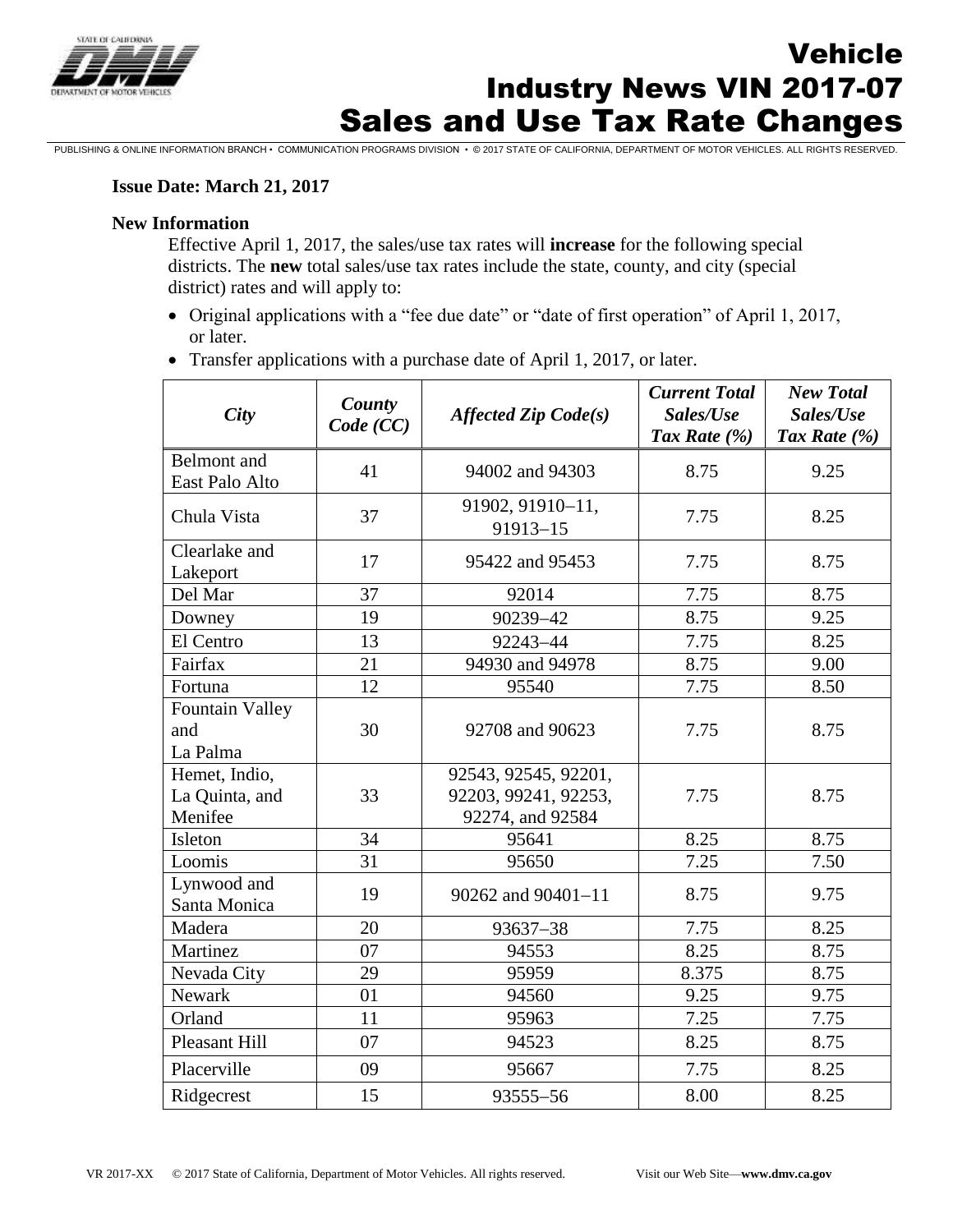## VIN 2017–DRAFT

### Page 2 of 4

| City                                                                                     | County<br>Code (CC) | Affected Zip $Code(s)$                                   | <b>Current Total</b><br>Sales/Use<br>Tax Rate $(\%)$ | <b>New Total</b><br>Sales/Use<br>Tax Rate $(\% )$ |
|------------------------------------------------------------------------------------------|---------------------|----------------------------------------------------------|------------------------------------------------------|---------------------------------------------------|
| Riverside and<br>Temecula                                                                | 33                  | 92501, 92503–05, and<br>92591-92                         | 7.75                                                 | 8.75                                              |
| Saint Helena                                                                             | 28                  | 94574                                                    | 7.75                                                 | 8.25                                              |
| San Buenaventura                                                                         | 56                  | 93001 and 93003-04                                       | 7.25                                                 | 7.75                                              |
| Santa Paula                                                                              | 56                  | 93060                                                    | 7.25                                                 | 8.25                                              |
| Stockton                                                                                 | 39                  | 95201-13, 95215, 95219,<br>95267, 95269, and<br>95296-97 | 8.75                                                 | 9.00                                              |
| Suisun City                                                                              | 48                  | 94585                                                    | 7.375                                                | 8.375                                             |
| Tracy                                                                                    | 39                  | 95304, 95376-78, 95385,<br>and 95391                     | 7.75                                                 | 8.25                                              |
| Visalia                                                                                  | 54                  | 93277–79 and 93290–92                                    | 8.00                                                 | 8.50                                              |
| Wasco                                                                                    | 15                  | 93280                                                    | 7.25                                                 | 8.25                                              |
| Westminster                                                                              | 30                  | 92683                                                    | 7.75                                                 | 8.75                                              |
| <b>West Sacramento</b>                                                                   | 57                  | 95605 and 95691                                          | 7.75                                                 | 8.00                                              |
| Yreka                                                                                    | 47                  | 96097                                                    | 7.25                                                 | 7.75                                              |
| <b>Yucca Valley</b>                                                                      | 36                  | 92284                                                    | 7.75                                                 | 8.75                                              |
| NOTE: Yucca Valley (CC 36) residents approved two separate 0.50% use tax rate increases. |                     |                                                          |                                                      |                                                   |

Effective April 1, 2017, the sales/use tax rates will increase for the following counties. The new total sales/use tax rates do not include city (special district) rates.

| County            | CC | <b>Current Sales/Use</b> | <i><b>Increase</b></i> | <b>New Total Sales/Use</b> |
|-------------------|----|--------------------------|------------------------|----------------------------|
|                   |    | Tax Rate $(\% )$         | $\mathscr{C}_0$        | Tax Rate $(\% )$           |
| Merced            | 24 | 7.25                     | 0.50                   | 7.75                       |
| Monterey          | 27 | 7.375                    | 0.375                  | 7.75                       |
| Nevada            | 29 | 7.25                     | 0.25                   | 7.50                       |
| Santa Clara       | 43 | 8.50                     | 0.50                   | 9.00                       |
| Santa Cruz        | 44 | 8.00                     | 0.50                   | 8.50                       |
| Sonoma            | 49 | 8.00                     | 0.125                  | 8.125                      |
| <b>Stanislaus</b> | 50 | 7.375                    | 0.50                   | 7.875                      |

Effective April 1, 2017, existing sales/use tax rates will extend for the following special districts.

| City         | CC | <b>Existing Tax Rate Increase Extended (%)</b> | <b>Total Rate Remains (%)</b> |
|--------------|----|------------------------------------------------|-------------------------------|
| Capitola     | 44 | 0.25                                           | 8.50                          |
| Delano       | 15 | 1.00                                           | 8.25                          |
| Del Rey Oaks | 27 | 1.00                                           | 9.25                          |
| Fairfield    | 48 | 1.00                                           | 8.375                         |
| Hollister    | 35 | 1.00                                           | 8.25                          |
| Rio Vista    | 48 | 0.75                                           | 8.125                         |
| Sanger       | 10 | 0.75                                           | 8.725                         |
| Santa Rosa   | 49 | 0.25                                           | 8.50                          |
| Sonoma       | 49 | 0.50                                           | 8.50                          |
| Trinidad     | 12 | 0.75                                           | 8.50                          |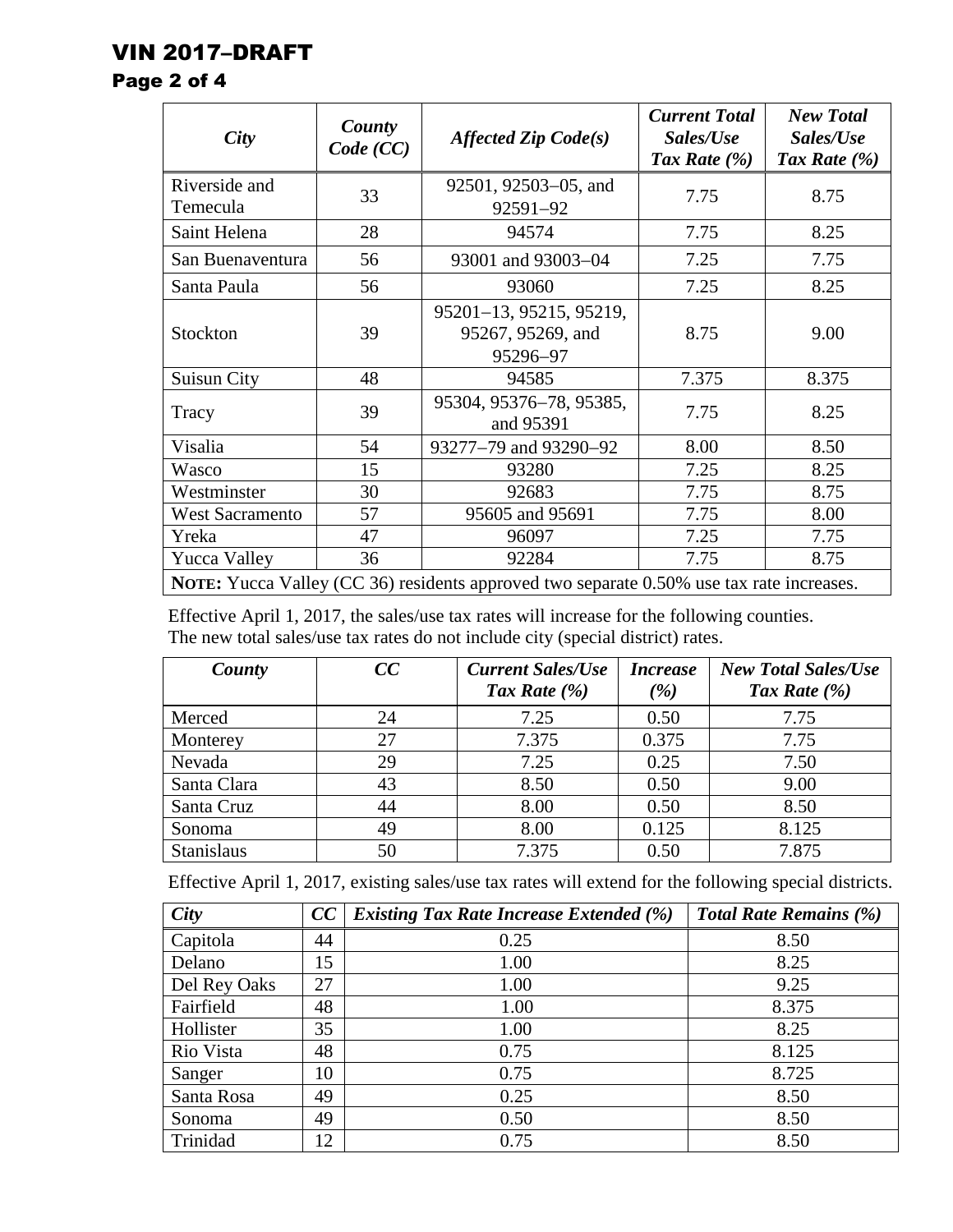**VIN 2017-DRAF** 

#### Page 3 of 4

| City      |    | <i>Existing Tax Rate Increase Extended</i> $(\%)$ | <b>Total Rate Remains (%)</b> |
|-----------|----|---------------------------------------------------|-------------------------------|
| Vallejo   | 48 | .00.                                              | 8.375                         |
| Woodland  | 57 | 0.50                                              | 8.00                          |
| San Mateo | Δ  | 0.50                                              |                               |

#### **Other Sales/Use Tax Rates**

Only the cities listed in the previous tables have tax rate changes on April 1, 2017. All other existing state, county, and city sales/use tax will continue at their current rate.

The state, county, and/or city taxes are combined to determine the total sales/use tax rate due. Sales/use tax rates vary throughout the state of California; for complete state, county, and city sales/use tax rate information, visit the Board of Equalization (BOE) website at **<www.boe.ca.gov/sutax/pam71.htm>**.

#### **Procedures**

City tax waivers are available for customers residing in unincorporated areas of a  $city/county$  that have special sales/use tax rate(s). For waiver of a city use tax, a resident or business must provide one of the following:

- A Statement of Facts (REG 256) form from the customer stating that "at the time the vehicle/vessel was purchased, they or the business resident at (resident/business address), which is in an unincorporated area of the city/county, and they or the business is exempt from the special tax imposed on (name of the city).
- A Certificate of Vehicle Mobilehome or Commercial Coach Use Tax Clearance (BOE 111) form for the vehicle/vessel from BOE.
- A letter on city/county letterhead, stating that the city use tax is not due for the customer.

#### **Background**

Registered voters approved or extended measures to charge a special district sales/use tax rate for certain jurisdictions beginning April 1, 2017.

 is higher than the current state rate of 7.50 percent in areas where there are voter-The sales and use tax rate varies throughout the state of California. The sales/use tax rate approved special district (county, city, or both) taxes. The state, county, and/or city taxes are combined to determine the total sales/use tax rate due.

Under an Interagency Agreement Contract, the Department of Motor Vehicles acts as an agent for BOE to collect sales or use tax when a vehicle or undocumented vessel is sold or transferred from someone other than a licensed California dealer, manufacturer, or dismantler, unless the transaction is specifically exempted from payment of the sales or use tax.

#### **Distribution**

Notification that this memo is available online, at **<www.dmv.ca.gov>** under Publications was made via California DMV's Automated Email Alert System in March 2017.

#### **References**

 *Vehicle Industry Registration Procedures Manual*, Appendix 1A *California Revenue and Taxation Code* §§6067, 6366, 6366.1, 7251, and 7285.9 *California Vehicle Code* §§4000 and 9840